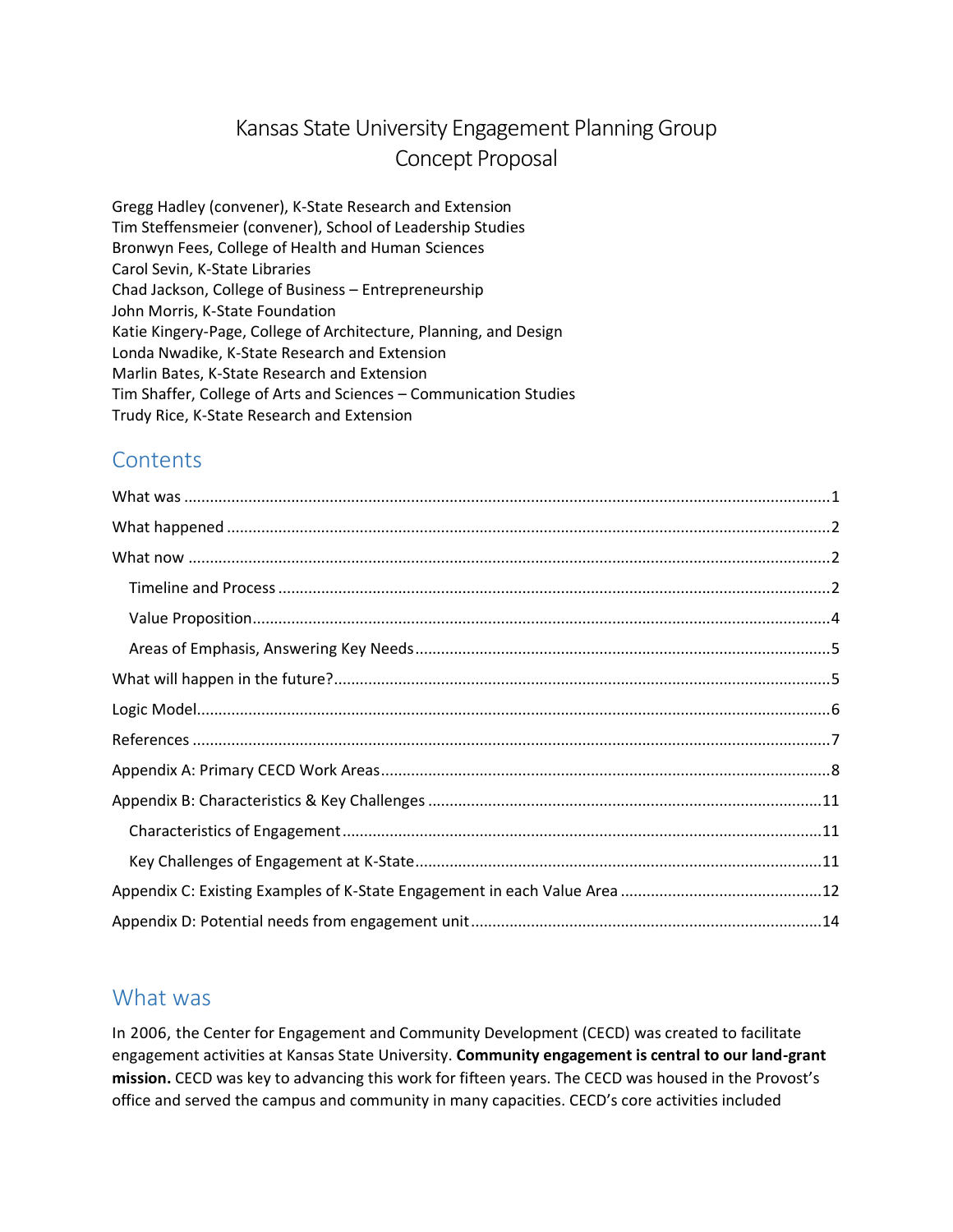building capacity for engagement by facilitating campus and community partnerships, identifying extramural funding, and offering professional development opportunities to faculty to increase the understanding and participation in community engagement across campus. CECD also worked to report, benchmark, promote, and celebrate K-State's engaged activities by advocating for engagement recognition and rewards (see **[Appendix A](#page-7-0)** for full description of CECD's work).

## <span id="page-1-0"></span>What happened

In 2020, the K-State's Carnegie Community Engagement Classification for K-State was renewed! In addition, Dave Procter, CECD's founding director, retired. At that point, CECD lacked the budget resources to maintain a staff for the slate of work. The CECD's three major ongoing initiatives were transferred to other units. The Institute for Civil Discourse and Democracy transferred to the Department of Communication Studies. The Rural Grocery Initiative and Kansas Healthy Food Initiative transferred to K-State Research and Extension. Provost Taber convened a cross-campus planning group to advise on how to move CECD's work forward and envision the future of engagement at K-State.

## <span id="page-1-1"></span>What now

**As a public university, the citizens of Kansas expect K-State to empower their communities for greater health, prosperity, and vitality.** The cross-campus planning group began work in Summer 2020 to engage the university broadly around ideas for the future of engagement at K-State. The planning group began with small focus groups of diverse constituents, drafted ideas, and solicited broader input through a survey of department heads, deans, and other administrative leaders at K-State.

### <span id="page-1-2"></span>Timeline and Process

**May 2020:** *CECD transition and planning group announced* **July -October 2020:** *Group members conduct interviews, gather data, discuss and draft ideas*

Members of the group reached out to colleagues in on- and off-campus networks (faculty, staff, and community partners) to learn about their past engagement and expectations from an engagement unit. Members facilitated 12 meetings with over 50 participants to gather answers to the following questions:

- 1) What is your connection to engagement work at Kansas State University?
- 2) If you were to describe your departmental/unit colleagues' primary impression of engagement at KSU, what would that impression be?
- 3) What concerns you the most about engaged work at K-State?
- 4) What is your greatest aspiration for engagement at K-State?
- 5) In the next 1-3 years what needs the most attention for engagement to thrive at K-State?

Based on those focused group interviews, reading the recent Carnegie Classification Report, and reviewing the Engagement Fellows documentation, the planning group discussed characteristics of robust engagement and summarized key challenges to expanding the culture of engagement at K-State (see **[Appendix B](#page-10-0)**).

**November 2020- April 2021:** *Planning group sub-teams*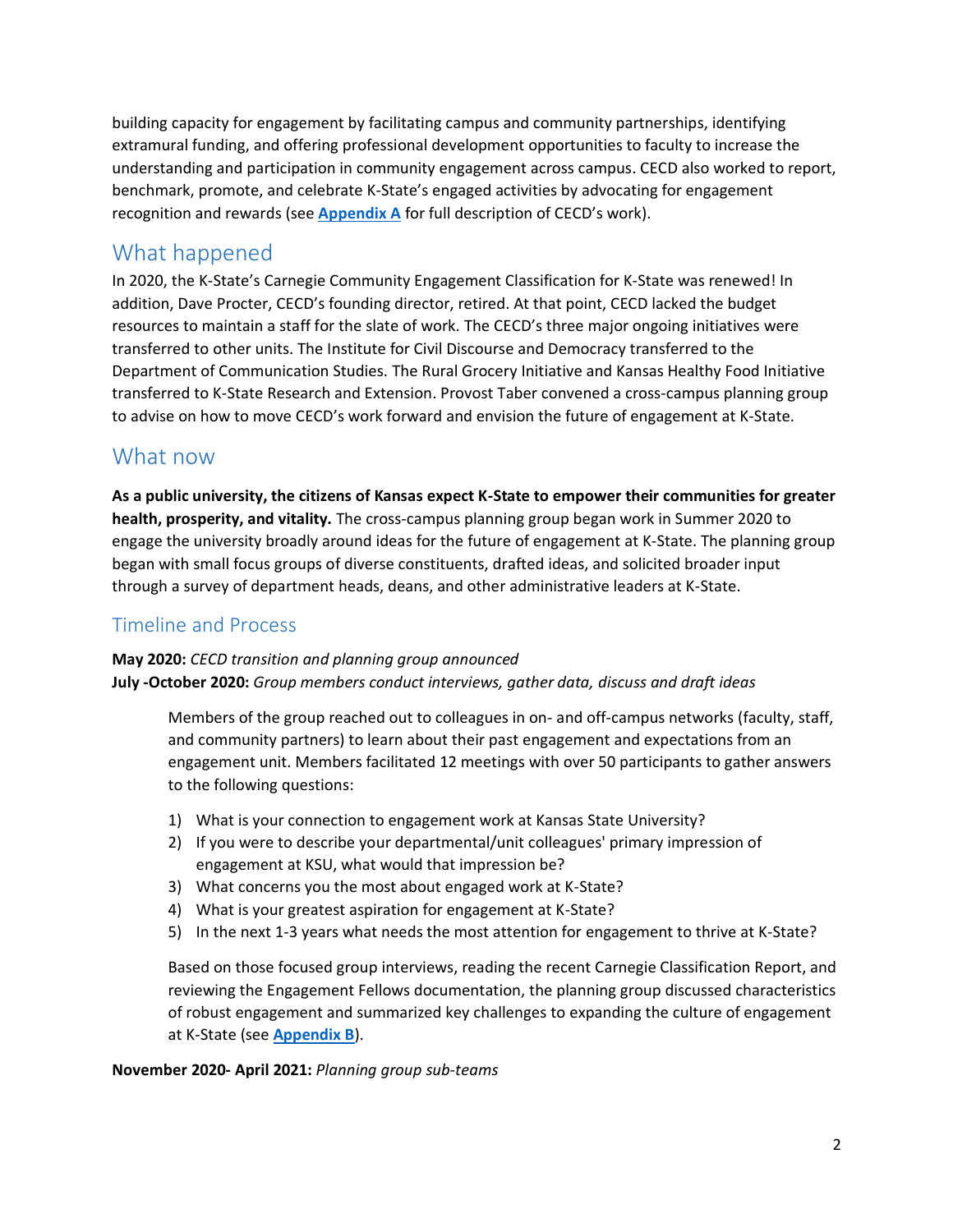The planning group split into three sub-teams to draft a **logic model**, explore **rewards and incentives**, and learn more about how engagement is supported at **other institutions**. Products of those sub-groups are discussed below.

**This work included a presentation** *to First Tuesday administrators' roundtable and soliciting feedback through a survey with the following questions:*

- 1) Describe your department/unit's impression of engagement at K-State.
- 2) What is the greatest barrier for engagement at K-State?
- 3) What is the greatest opportunity for engagement at K-State?
- 4) If you were leading the office of engagement, what would you focus on in the short term?

Of the 110 participants at First Tuesday, 91 responded to a brief survey regarding

engagement at K-State. Approximately half of the participants reported that their unit/department had a positive impression of engagement at K-State. Engagement is seen as outreach, a recruitment strategy, core to their unit, and the work of extension. For those units that had a negative or mixed impression for engagement, they note that engagement is perceived as extra work, hard to give credit for, limited in scope, and disconnected from the budget model. The barriers to engagement are a lack of recognition for the work (as an example, within tenure and promotion documents), disconnect with teaching and research, budget, time, lack understanding of what it means, and that it is considered the domain of Extension.

Moving forward, the survey respondents saw the greatest opportunity for engagement as 1) expanding partnership with Extension, 2) outreach on the University's contributions, 3) diversity efforts, 4) rural community initiatives, 5) bridging government and industry, and 6) fostering interdisciplinary work. The short-term priorities of an engagement office at K-State should be to secure funding, clearly define engagement, record engagement work, centralize priority areas, establish metrics to demonstrate engagement efforts, consistent messaging on value propositions, broaden the scope (include Humanities), strengthen relationship with City of Manhattan, and increase visibility.

In this time, members of the planning group also met the Sunderland Foundation Innovation Lab planning committees and potential community partners as **a specific example of a unit on campus that would benefit from support with engagement**. The Sunderland Foundation Innovation Lab will fully open in the fall and will provide students and users opportunities for seeding engagement collaborations, initiatives, and projects.

To remain relevant on campus and in the community, the Lab must be successful in building community and having long-term partnerships. The Lab will also need to maintain and upgrade technology. The Sunderland Foundation Innovation Lab will be minimally staffed with a new operations manager which may be funded on soft money for the first two years, student workers, and other positions from existing IT and Library resources. In that time, the Lab will ideally develop some sources of income. Support from a unit of engagement would make the Lab a sustainable and visible place for serendipitous and coordinated engagement connections.

**May 2021:** *Planning group submits proposal(s) to Provost Taber*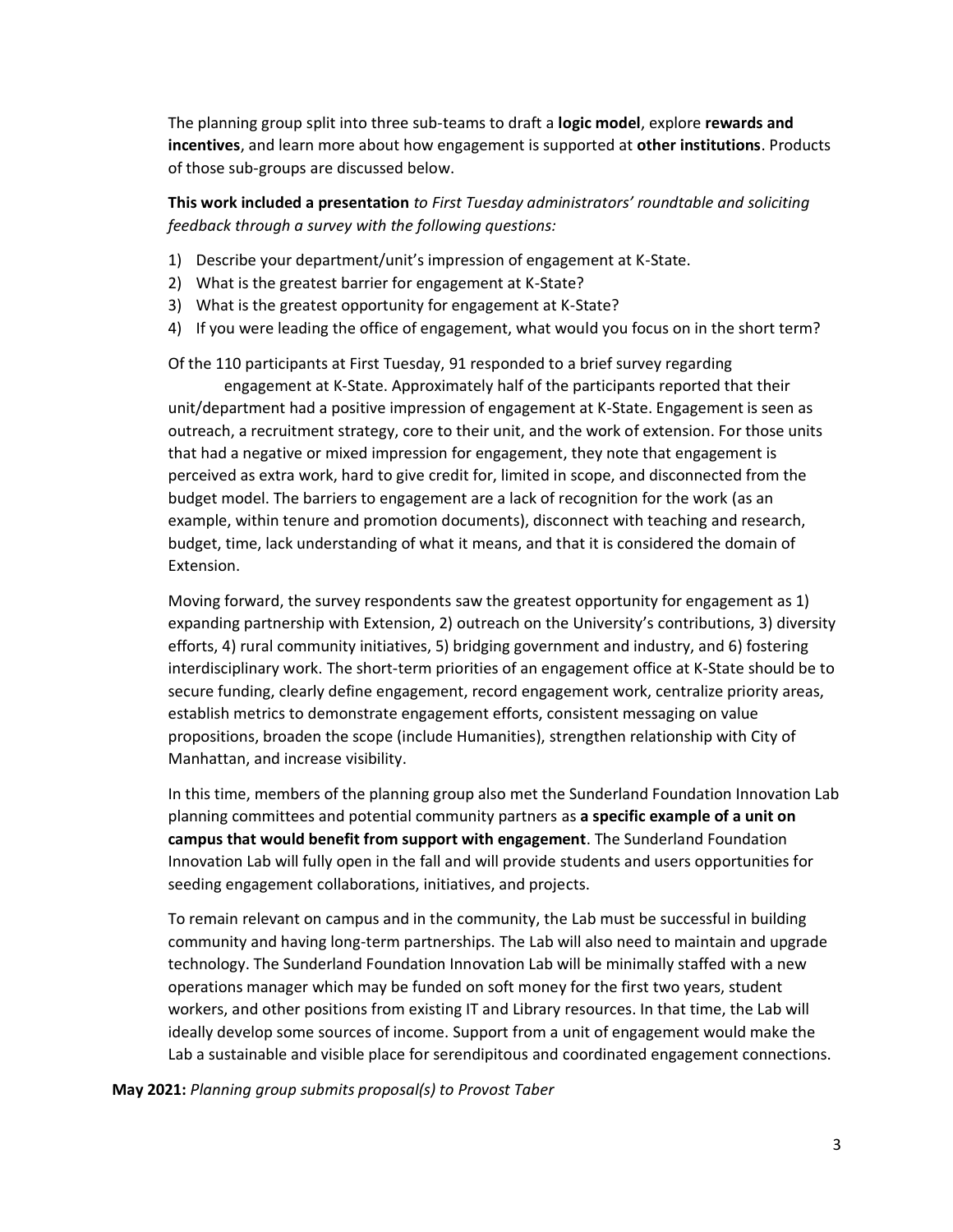The end result of the planning group's process is a deeper understanding of the value provided by engagement, what K-State needs to strengthen engagement, and a **[Logic Model](#page-5-0)** to envision optimizing K-State engagement.

### <span id="page-3-0"></span>Value Proposition

**Community-engaged campuses yield tangible value to their constituents.** Engaged scholarship represents a turning point in what it means to be an academic and academic institution today. A recent scoping review of the literature on engaged scholarship over the past two decades shows that the movement is not anecdotal, and that it is based on solid, coherent, and complementary foundations (Beaulieu, Breton, & Brousselle, 2018). The value created by an engaged campus includes increased outreach and promotion of what the university offers, cultivating positive awareness, access to university resources, and recruitment of students (Yeh, 2010); transformative experiential teaching and learning which can increase student retention, graduation, and improve GPAs (Mungo, 2017; Yob, 2014); civic purpose and identity beyond graduation (Bringle et al. 2011); faculty and staff research and professional development opportunities with broad as well as discipline-specific frameworks (Gonzalez 2020); and broad value for members of the public who partner with university faculty, staff and students on projects of local importance (Bryer, Pliscoff, & Wilt Connors, 2020). The next generation Office of Community Engagement catalyzes activity in the following **value areas** by connecting community needs with university resources and by publicizing and promoting a constellation of engagement activities at K-State (please see **Appendix C** for a non-exhaustive list of existing projects and initiatives at K-State under each value area).

- 1) **Access and Recruitment** can be both a direct and indirect outcome of engaged activities. A prime example includes camps for children and youth hosted by units at K-State.
- 2) **Experiential Teaching and Learning** offers students and faculty the opportunity to learn while creating real-world value in a community context; "...the use of experiential learning activities has a positive, significant effect on student learning and the student's perception of learning" (Burch et al., 2014).
- 3) **Research, Scholarship, Creative Activity and Discovery (RSCAD)** are essential activities for most faculty at K-State. In traditional RSCAD, faculty generate knowledge which may find later application. *Engaged scholarship* generates knowledge with community partners that has inherent value to those partners (Boyer 1990, 1996).
- 4) **Innovation and Invention** are types of RSCAD that occur with corporate and business partners.
- 5) **K-State Research and Extension** expands the reach of RSCAD at K-State by sharing knowledge generated by the university with 105 Kansas counties. Extension professionals also identify potential research opportunities with communities across the state.
- 6) **Civic Engagement** brings faculty and staff expertise to community boards and organizations, advocating for important issues within representative government, and helping communities find their voice to advocate for themselves.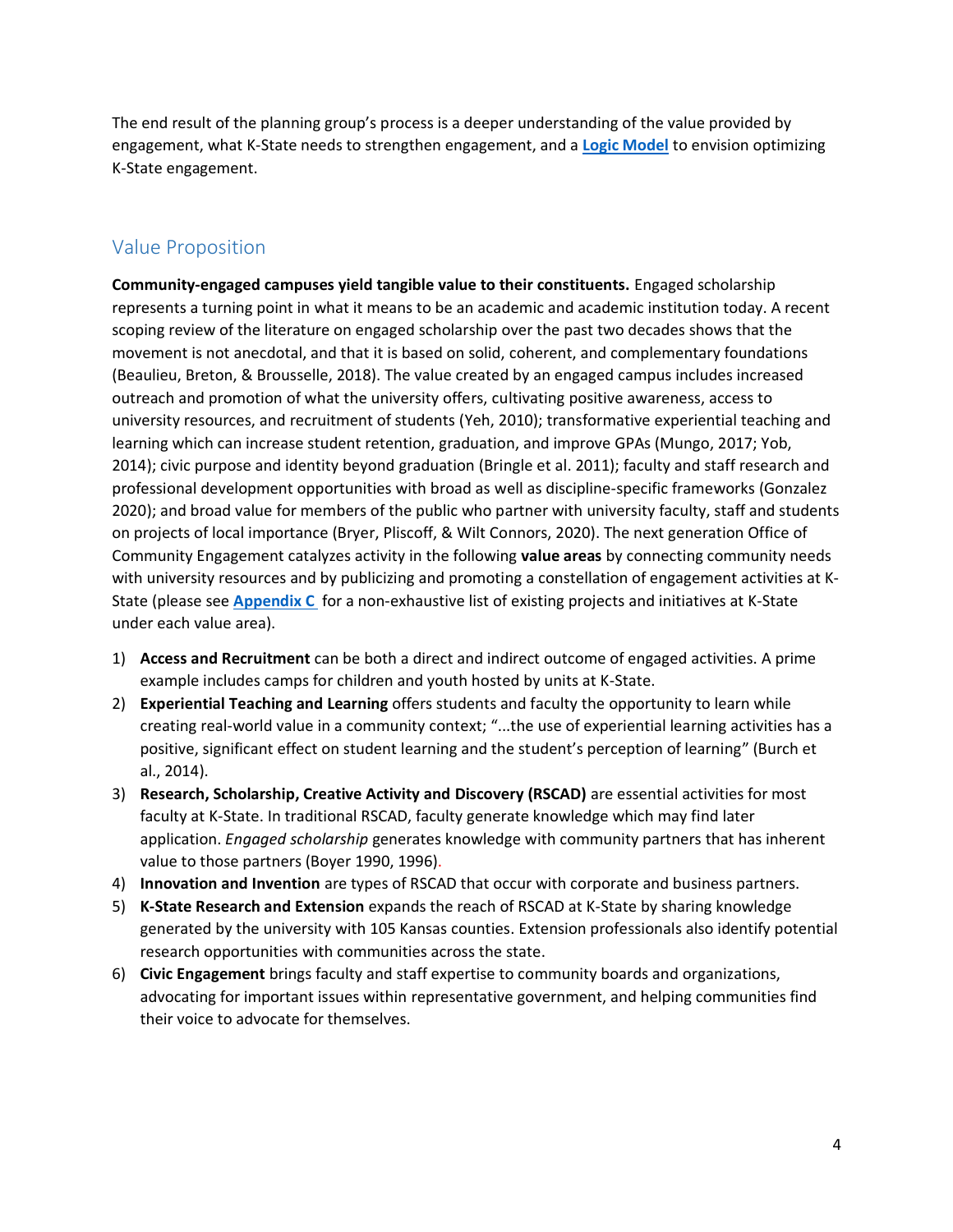## <span id="page-4-0"></span>Areas of Emphasis, Answering Key Needs

To address the Key Challenges in **[Appendix B](#page-10-0)** and become a sustainable unit that generates value for the University, an office of engagement should prioritize the following needs, identified during the planning group's focus group and survey inquiry (detailed list of needs in Appendix D).

- Create measurable outcomes with accountability mechanisms (steering group of key campus units/partners that could transition into an advisory board w/ decision-making authority)
- Develop an internal and external communication and marketing strategy for engagement (including promotion of public engagement opportunities and events)
- Facilitate networking for engagement (clearinghouse/matchmaking community needs with University resources)
- Build a financial plan for the office that incorporates multiple revenue streams from research, academic programs, extension and philanthropy.
- Enhance professional development opportunities for administrators, faculty, staff, and students around community engagement and engaged scholarship.

In addition to priority areas, the planning committee outlined a few guidelines for the office:

- − **The office should not be the province of just a few units or initiatives at K-State.**
- − **The office needs a stable source of funds** rather than soliciting funds from academic units at K-State, since the office will benefit K-State as whole.
- − **The office should facilitate engagement but not conduct engagement projects.** There is a rich ecology of engagement at K-State which can be optimized and leveraged for University benefit by answering the needs listed above. The office should empower individual units and projects to seek funding and complete engaged activities, while also promoting these activities. *See the [Logic Model](#page-5-0) for more detail.*

## <span id="page-4-1"></span>What will happen in the future?

An office of engagement will be the next step for community engagement at K-State. The investment will yield two outcomes: an expanded (in terms of quality, reach, and resources) level of engagement for the **public good** and the next step to foster a culture that enables K-State's engagement mission to thrive. Please see the **[Logic Model](#page-5-0)** which charts assumptions, external factors, inputs, outputs, and outcomes for an office of engagement.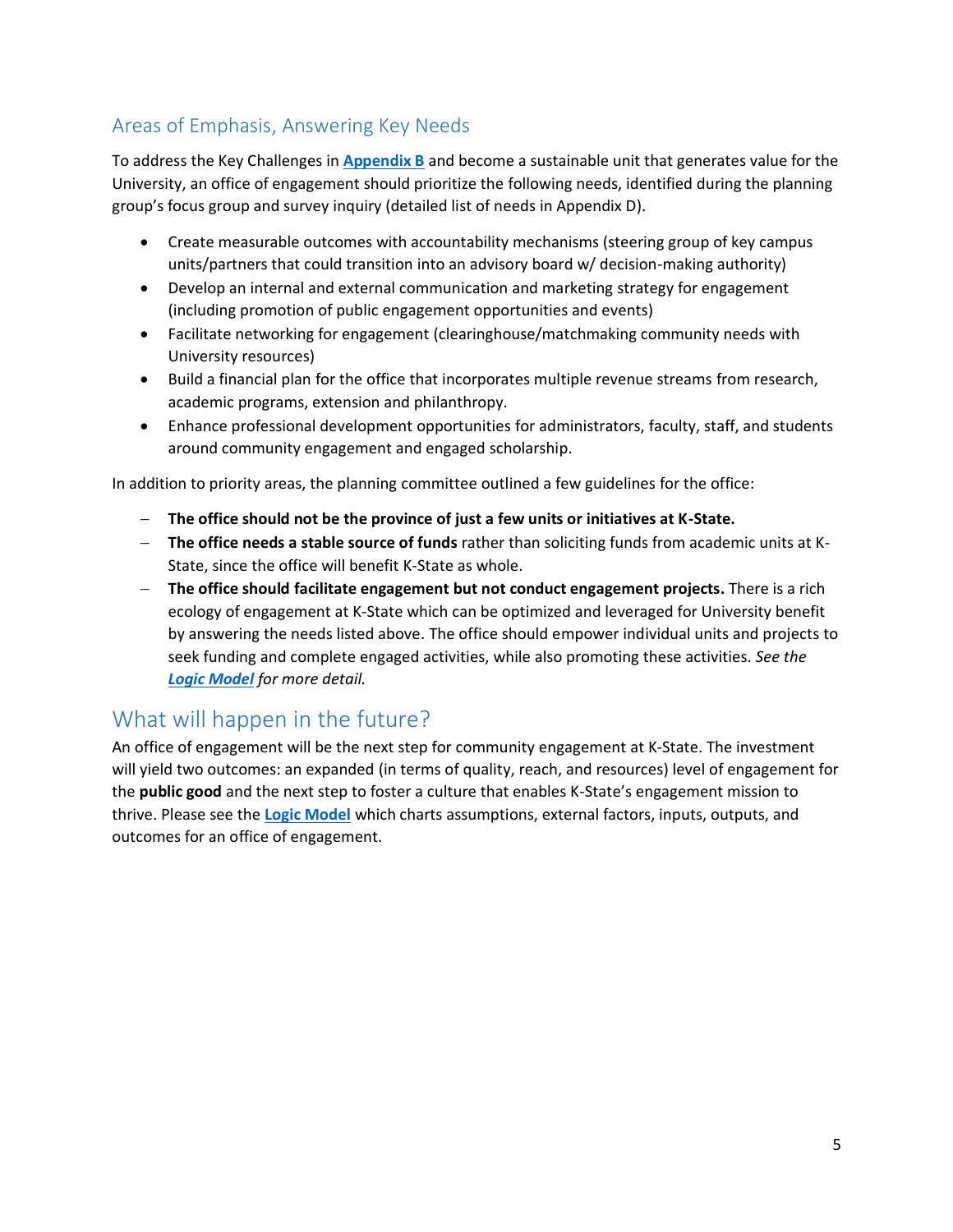## <span id="page-5-0"></span>Logic Model

### **K-State Community Engagement Logic Model** (Community Engagement Planning Group 2021)

Situation: As a public university, the citizens of Kansas expect K-State to empower their communities for greater health, prosperity, and vitality. There are many unmet needs in communities that could be addressed using the resources at Kansas State University through a robust engagement and outreach effort across the university. This effort would exemplify the land grant mission of research, teaching and outreach.

As the first land-grant institution established under the 1862 Morrill Act, we acknowledge that the state of Kansas is historically home to many Native nations, including the Kaw, Osage, and Pawnee, among others. Furthermore, Kansas is the current home to four federally recognized Native nations: The Prairie Band Potawatomie, the Kickapoo Tribe of Kansas, the Iowa Tribe of Kansas and Nebraska, and Sac and Fox Nation of Missouri in Kansas and Nebraska....We remember these truths because K-State's status as a land-grant institution is a story that exists within ongoing settler-colonialism, and rests on the dispossession of Indigenous peoples and nations from their lands. These truths are often invisible to many. The recognition that K-State's history begins and continues through Indigenous contexts is essential.<sup>1</sup>

Potential Metrics of Success: Community Outcomes—monetary, quality of life, health, community capacity; People and Populations involved (participation); Economic Development Outcomes— increased sales tax \$, increased hires; capacity building: number of individuals in leadership within a community; Internal and External Recognition and Advancement—faculty and staff are recognized and rewarded for their engaged work.

| <b>Assumptions</b>                                                                                                                                                                             | <b>Inputs</b>                                                                                                         | <b>Outputs</b>                                                                                                            |                                                                                                                                                    | <b>Outcomes</b>                                                                                                                                                 |                                                                                                    |                                                                                                                                                                                  |
|------------------------------------------------------------------------------------------------------------------------------------------------------------------------------------------------|-----------------------------------------------------------------------------------------------------------------------|---------------------------------------------------------------------------------------------------------------------------|----------------------------------------------------------------------------------------------------------------------------------------------------|-----------------------------------------------------------------------------------------------------------------------------------------------------------------|----------------------------------------------------------------------------------------------------|----------------------------------------------------------------------------------------------------------------------------------------------------------------------------------|
|                                                                                                                                                                                                |                                                                                                                       | <b>Activities</b>                                                                                                         | <b>Participation</b>                                                                                                                               | <b>Medium</b><br><b>Short</b>                                                                                                                                   | Long                                                                                               |                                                                                                                                                                                  |
| K-State lives a vision in which community<br>members are empowered partners in creating<br>knowledge and finding solutions.                                                                    | University support from<br>academic programs, research,<br>extension, and philanthropic                               | Establish and fully fund an office for<br>engagement to coordinate on university<br>resources with community needs, local | Office of the Provost<br>K-State University Leadership                                                                                             | An Office of Engagement is<br>established at K-State to<br>facilitate engagement                                                                                | A Center or Division of<br>Engagement is established with<br>full funding. The leader of this      | <b>Recognition and</b><br>understanding of the<br>benefit of a land grant                                                                                                        |
| K-State Engagement demonstrates tangible value<br>and proves essentialness of higher education.<br>Community engagement gives K-Staters and the<br>citizens of Kansas the opportunity to build | funding lines is essential to<br>establishing and maintaining a<br>center; this is seed money that<br>brings returns. | knowledge, and wisdom.                                                                                                    |                                                                                                                                                    | growth; not to conduct<br>engagement. House in an<br>upper leadership location<br>(Provost or President's<br>Office) with responsiveness<br>to all campuses and | unit is a member of the<br>university President's cabinet.                                         | system occurs both at the<br>university and across the<br>state. K-State is recognized<br>as the preeminent resource<br>to communities across the<br>state as they address local |
| intercultural confidence, humility, and<br>competence.<br>Community engagement offers transformational                                                                                         | <b>KSRE Local Unit offices/staff</b><br>time.<br>Faculty and Staff time across                                        | Incentivize units for engagement:<br>Develop a rewards strategy and align<br>incentives for engagement work among         | Office of the Provost, K-State<br>Leadership, Faculty and Staff<br>of K-State Units                                                                | colleges at K-State.<br>Faculty, staff, and students<br>are recognized for their<br>engaged work.                                                               | <b>Increased incentive structures</b><br>(example: T&P) are created to<br>facilitate and encourage | and regional issues.<br>Every employee has access<br>to resources for engaged<br>work in a way that makes                                                                        |
| and lifelong learning opportunities<br>For engaged work to be a priority mission for the                                                                                                       | K-State,<br>Student time                                                                                              | faculty, staff and students.                                                                                              | <b>Division of Communications</b><br>& Marketing                                                                                                   |                                                                                                                                                                 | engaged work.<br>Engagement is prioritized in the                                                  | the work feasible. K-State<br>Engagement is an engine to<br>generate external funding:                                                                                           |
| University, faculty of K-State must have the<br>incentives, capacity, and resources.                                                                                                           |                                                                                                                       |                                                                                                                           |                                                                                                                                                    |                                                                                                                                                                 | hiring process.                                                                                    | grants and contracts to<br>support faculty/staff-<br>community projects.                                                                                                         |
| K-State values a variety of forms of engagement<br>and outreach, including engaged scholarly work<br>(RSCA).                                                                                   |                                                                                                                       |                                                                                                                           |                                                                                                                                                    |                                                                                                                                                                 |                                                                                                    |                                                                                                                                                                                  |
| <b>External Factors</b>                                                                                                                                                                        | <b>Resources for awareness of</b><br>engagement efforts                                                               | Develop a marketing and promotions<br>plan for internal audiences (K-State) and<br>external audiences across the state    | <b>Division of Communications</b><br>& Marketing, K-State IT, Local<br>Unit KSRE Agents                                                            | Increased number of<br>faculty, staff, and students<br>involved in outreach and<br>engagement                                                                   | <b>External recognitions remain</b><br>steady: continued Carnegie<br>classification, press, awards | Increased national, external<br>recognitions: press, awards,<br>and government and agency<br>recognition                                                                         |
| Community interest and readiness to engage with<br>K-State outreach efforts                                                                                                                    | Community partners' interest<br>and time                                                                              | Leverage outward facing K-State bodies                                                                                    | KSRE, K-State Olathe and                                                                                                                           | <b>Increased opportunities</b><br>across the state for                                                                                                          | <b>Every K-State</b>                                                                               | Increased community                                                                                                                                                              |
| Other Kansas Board of Regent institutions<br>conducting engagement and outreach<br>Availability of sustained funding, both public and<br>private, for outreach efforts                         |                                                                                                                       | to connect community needs to university<br>resources.                                                                    | Polytechnic campuses, Beach<br>Museum of Art, UFM<br>Learning Center, ICDD, KCDC,<br>and other connectors; and<br>Communities conceived<br>broadly | outreach work by KSU<br>faculty and students                                                                                                                    | employee embraces a mission<br>of engagement, whether in big<br>or small ways.                     | engagement results in<br>enhanced philanthropic<br>giving and student outreach<br>and recruitment.                                                                               |

<sup>&</sup>lt;sup>1</sup> excerpt from K-State Indigenous Faculty Staff Alliance Land Acknowledgement (Jan 15, 2020), read in full: https://www.k-state.edu/diversity/about/landacknowledge.html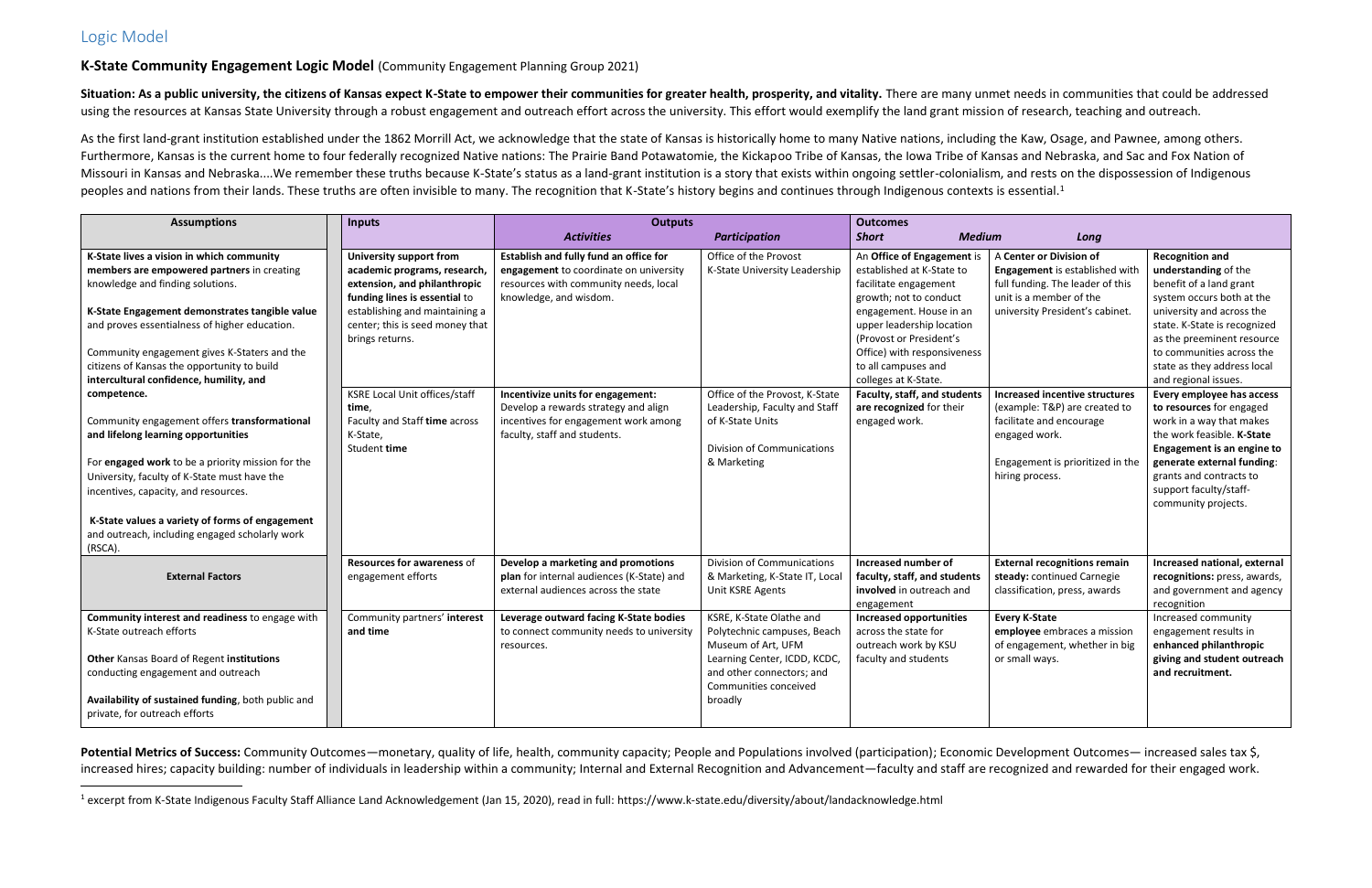## <span id="page-6-0"></span>References

Beaulieu, M., Breton, M., & Brousselle, A. (2018). Conceptualizing 20 years of engaged scholarship: A scoping review. *PLOS ONE*, 13(2), e0193201-e0193201. doi:10.1371/journal.pone.0193201

Boyer, E. L. (1990). *Scholarship Reconsidered: Priorities of the Professoriate*. Princeton, NJ: Carnegie Foundation for the Advancement of Teaching.

Boyer, E. L. (1996). The Scholarship of Engagement. *Journal of Public Service and Outreach,* 1(1), 11-20.

Bringle, R. G., Studer, M., Wilson, J., Clayton, P. H., & Steinberg, K. S. (2011). Designing Programs with a Purpose: To Promote Civic Engagement for Life. *Journal of Academic Ethics*, 9(2), 149-164. doi:10.1007/s10805-011-9135-2

Burch, G.F., Batchelor, J.H., Heller, N.A., Shaw, J., Kendall, W., & B. Turner (2014). Experiential Learning - What Do We Know? A Meta-Analysis of 40 Years of Research. *Developments in Business Simulation and Experiential Learning*, vol. 41 (2014), 279-283.

Gonzalez, A. L. (2020). *Faculty Attitudes and Perspectives About Community Engaged Scholarship at an Engaged Institution.* Doctoral Dissertation. The University of Texas at El Paso, El Paso, TX.

Mungo, M. H. (2017). Closing the Gap: Can Service-Learning Enhance Retention, Graduation, and GPAs of Students of Color? *Michigan Journal of Community Service Learning*, 23, 42-52.

Procter, D. E., & Shaffer, T. J. (2020). *Higher Education and the Public: Deliberation as Community Engagement at Kansas State University*. Manhattan, KS: Institute for Civic Discourse and Democracy.

Yeh, T. L. (2010). Service-Learning and Persistence of Low-Income, First-Generation College Students: An Exploratory Study. *Michigan Journal of Community Service Learning*, vol. 16 Spring, 50-65.

Yob, I. M. (2014). Keeping Students in by Sending Them out: Retention and Service-Learning. *Higher learning research communications*, 4(2), 38-57. doi:10.18870/hlrc.v4i2.177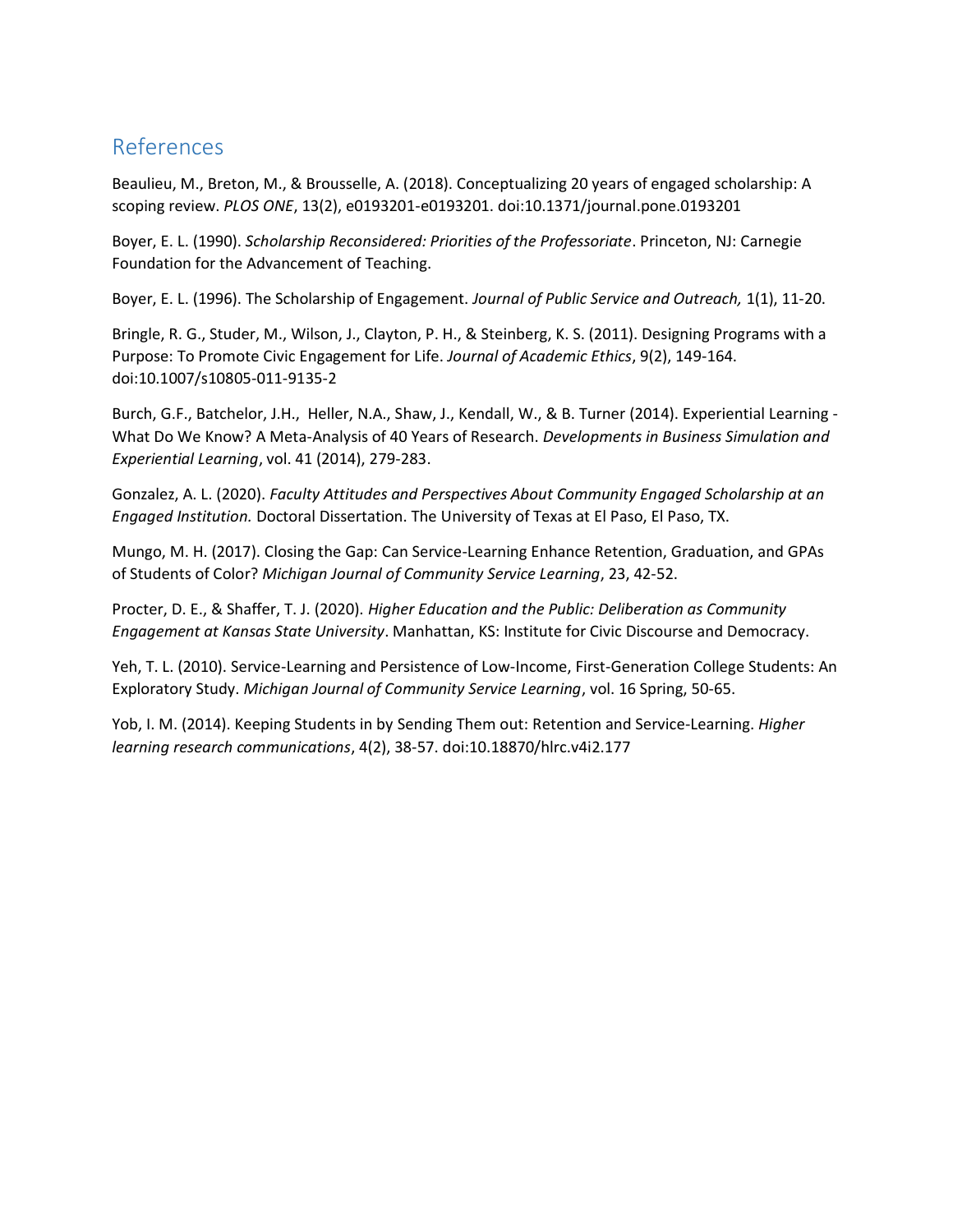# <span id="page-7-0"></span>Appendix A: Primary CECD Work Areas

K-State's Center for Engagement and Community Development (CECD) was established and launched in 2006 by Provost Duane Nellis and Dean / Director of Extension Fred Cholick. With assistance from Dr. Bill Hargrove (Director, Kansas Water Resources Research Institute), Provost Nellis and Dean Cholick developed the mission and task areas of CECD. We have tried to remain true to the direction provided in that original description of CECD.

Our work areas are highlighted in bold below with specific examples of the work we have conducted to pursue those CECD tasks.

- 1) **CECD works to facilitate and expand campus / community partnerships.** Examples of this work include:
	- a) CECD launched and managed Engagement Incentive Grant program beginning in 2009 (suspended by Provost, Spring 2020)
		- i) CECD funded engaged projects representing 35 different departments from six different colleges and also the College of Vet Med and the Libraries. Funded projects have come from all three university campuses.
	- b) CECD collaborates with campus and community partners to address community needs and goals. Some of our most impactful partnerships include:
		- i) The Rural Grocery Initiative
		- ii) The Kansas Healthy Food Initiative
		- iii) Community Solutions for Affordable Housing
		- iv) The Institute for Civic Discourse and Democracy (ICDD partnership examples)
			- (1) 4-H Youth Facilitator Training
			- (2) UFM Community Conversations
			- (3) Extension Wildcat District Health Conversations
		- v) Student Voter Engagement Initiative
- 2) **CECD offers professional development opportunities to campus faculty to increase the understanding and use of community engagement.** Examples of this work include:
	- a) CECD organizes and hosts annual K-State Engagement Symposium
		- i) "Student Success and the Public Good" (2020)
		- ii) "The Art of Democracy" (2019)
		- iii) "Powerful Dialogue: Engaging Community Issues in Polarizing Times" (2018)
		- iv) "Food Security: A Day of Learning" (2017)
	- b) CECD organized and administered Civic Engagement Fellows Program. The Civic Engagement Fellows program, led by Professors David Procter and Timothy Shaffer, is an invited professional development and peer-learning opportunity for faculty and staff interested in deliberative practices and community-engaged scholarship. The full report about this three-year cohort experience is [Procter and Shaffer \(2020\).](https://www.k-state.edu/icdd/research/Higher_Education_and_the_Public.pdf)
		- i) 2019 Cohort: 9 faculty / staff / Extension professionals
		- ii) 2018 Cohort: 10 faculty / staff / Extension professionals
		- iii) 2017 Cohort: 9 faculty / staff / Extension professionals
- 3) **CECD works to celebrate K-State's engaged work.** Examples of this activity include: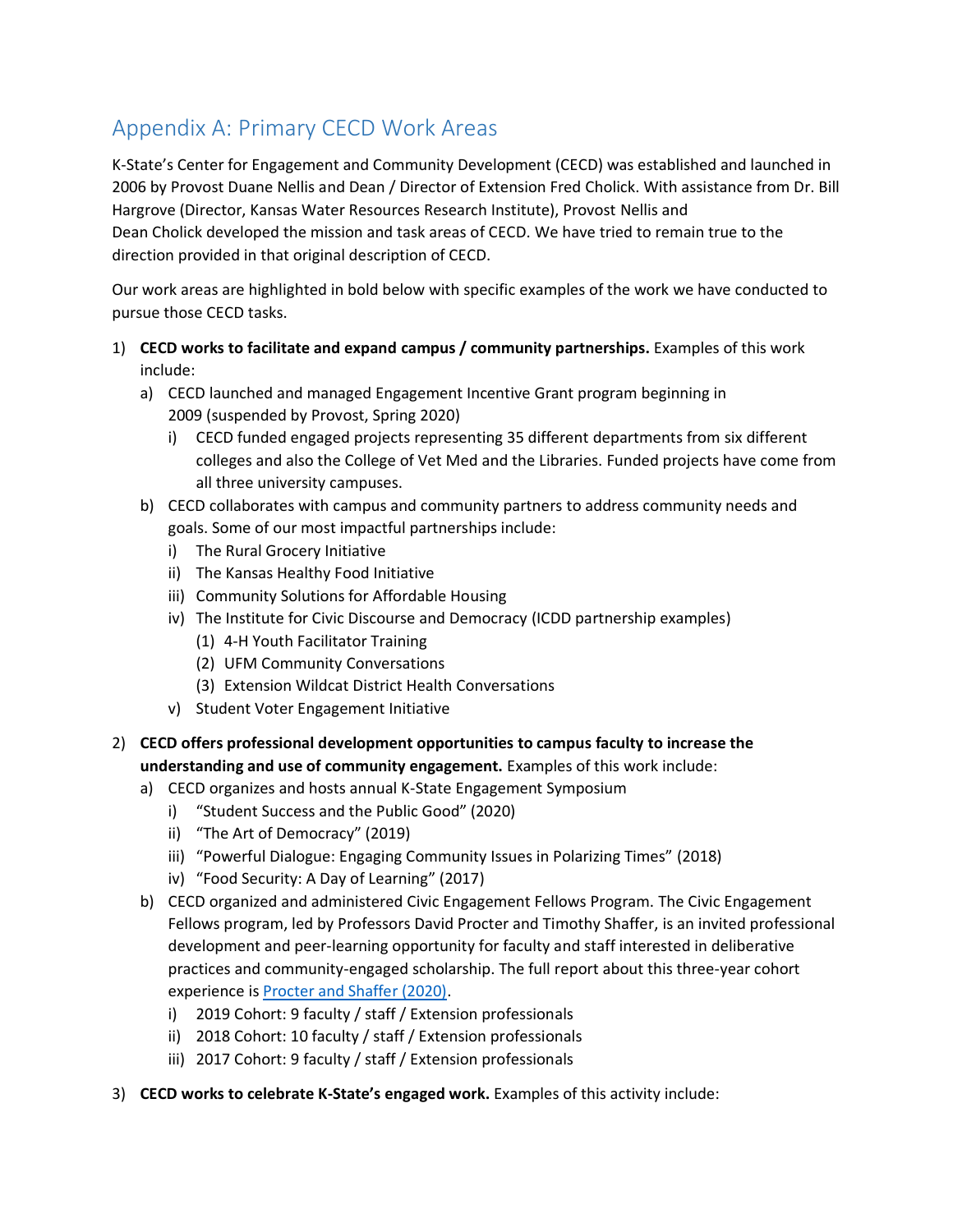- a) CECD identifies K-State engagement exemplars and works with faculty to submit to national engagement awards. Selected examples of nominated projects include:
	- i) Julie Pentz, "Tap to Togetherness," ESC's Award for Excellence in Engaged Scholarship (2020)
	- ii) David Procter, "Rural Grocery Initiative, APLU's W.K. Kellogg Community Engagement Scholarship Award (2019)
	- iii) Marlene VerBrugge, "4-H Military Partnerships," W.K. Kellogg Community Engagement Scholarship Award (2018)
	- iv) Jeff Tucker, "K-State's Project 17," W.K. Kellogg Community Engagement Scholarship Award (2016)
	- v) Helped nominate Dr. Brandon Kliewer for the Ernest. A. Lynton Award for the Scholarship of Engagement for Early Career Faculty (2017)
- b) CECD launched and managed K-State's Excellence in Engagement Award beginning in 2012 (suspended by Provost, Spring 2020)
	- i) Made awards to faculty representing 11 different departments in 5 different colleges
- c) CECD works to highlight and publicize outstanding examples of campus / community partnerships through various media
	- i) We publish engagement news magazines (*Kansas Food First; Engage!)* highlighting campus / community partnerships
	- ii) CECD has a Facebook and Twitter presence where we highlight campus / community partnerships
	- iii) We use both *K-State Today* and KSRE's *Tuesday Letter* to highlight examples of K-State engagement

#### 4) **CECD has worked to benchmark K-State's engaged work**

- a) In 2011-2012, CECD worked in collaboration with Michigan State University to develop a tool to benchmark campus engagement called the Engagement Benchmarking Tool (EBT)
- b) Administered the EBT in 2013, 2015, 2017.
- c) Post Carnegie application and the hire of a new Associate Provost for Institutional Research, we have put the EBT on pause to re-evaluate

#### 5) **CECD works to promote the scholarship of engagement**

- a) CECD's engagement symposia (noted above) are venues where faculty / staff have the opportunity to spotlight engagement scholarship
- b) CECD highlights (and has funded) faculty / staff opportunities to attend national engagement conferences
- c) The Civic Engagement Fellows program (noted above) also promotes the scholarship of engagement

#### 6) **CECD works to identify and secure extramural funding for engaged work**

- a) Since 2006, CECD has attracted just under \$4 million in extramural funding. This funding has come from diverse sources including:
	- i) USDA AFRI
	- ii) USDA Center for Disease Control
	- iii) USDA Kansas Rural Development
	- iv) National Science Foundation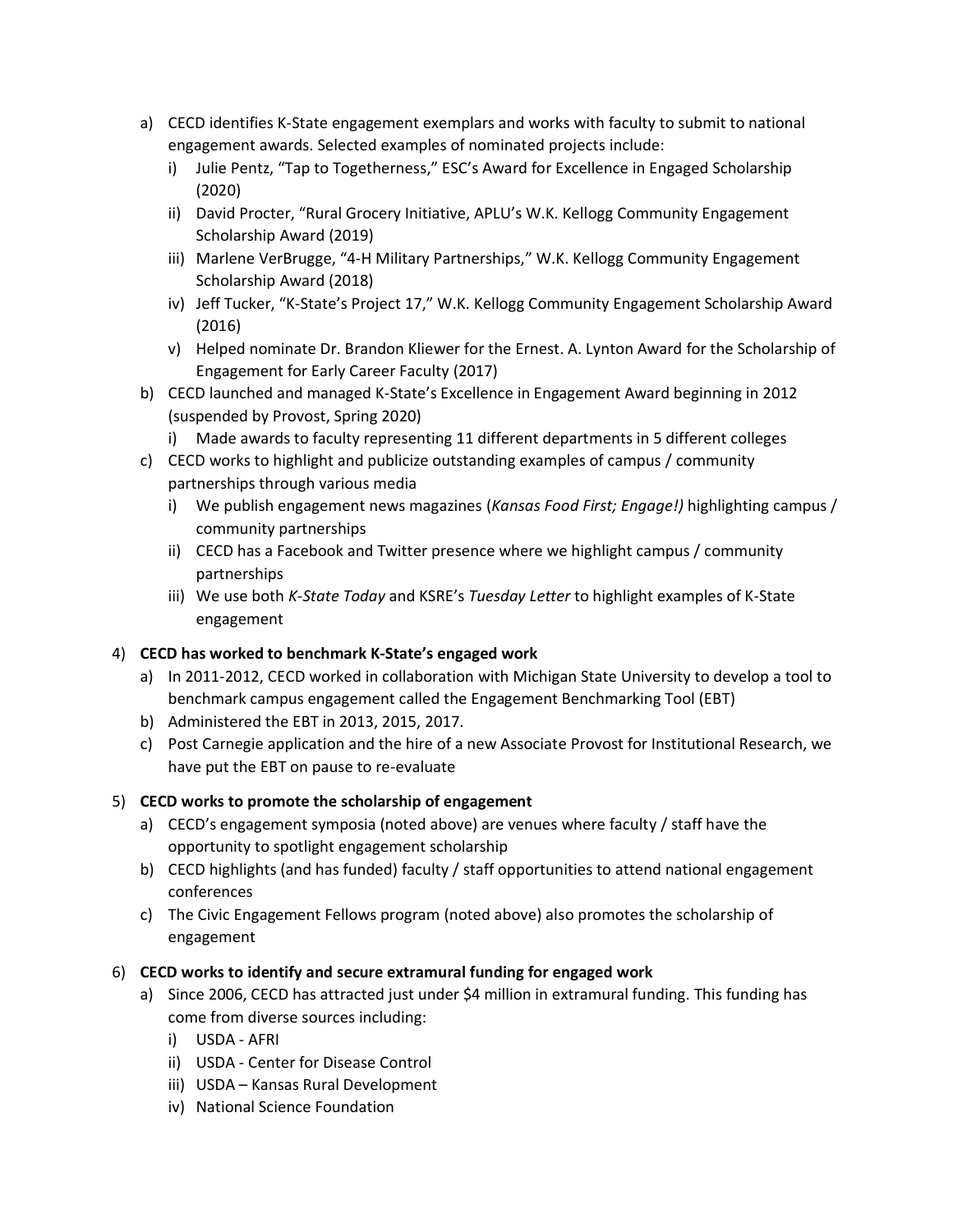- v) Kansas Government
	- (1) Department of Commerce
	- (2) Kansas Department of Creative Arts and Industries Commission
- vi) Philanthropic Foundations (Kansas Health Foundation; Sunflower Foundation)
- vii) Research Foundations (Kettering Foundation; Robert Wood Johnson Foundation; Heartland Foundation; Interactivity Foundation)
- viii) Humanities Council
- ix) North Central Regional Center for Rural Development

#### 7) **CECD provides leadership in engagement reporting**

- a) Provided engagement reporting for K-State / Kansas Board of Regents performance agreements around engagement (2009)
- b) Provided leadership in applying for Carnegie Foundation's "engaged university" designation (2010)
- c) Provided leadership in drafting the chapter on "engagement and service" for K-State's Higher Learning Commission self-study (2012)
- d) Provided leadership in applying for re-classification of Carnegie Foundation's "engaged university" designation (2020)

#### 8) **CECD advocates for engagement recognition and rewards**

- a) CECD works with colleges and departments and advocates for greater recognition of engaged work through annual evaluation and tenure and promotion policies
- b) During 2019 2020, CECD has worked with the Department of Political Science, and the School of Family Studies and Human Services
- c) In 2020, CECD is working with the Faculty Affairs committee of the Faculty Senate to explore possible ways colleges and departments might value and reward engagement more explicitly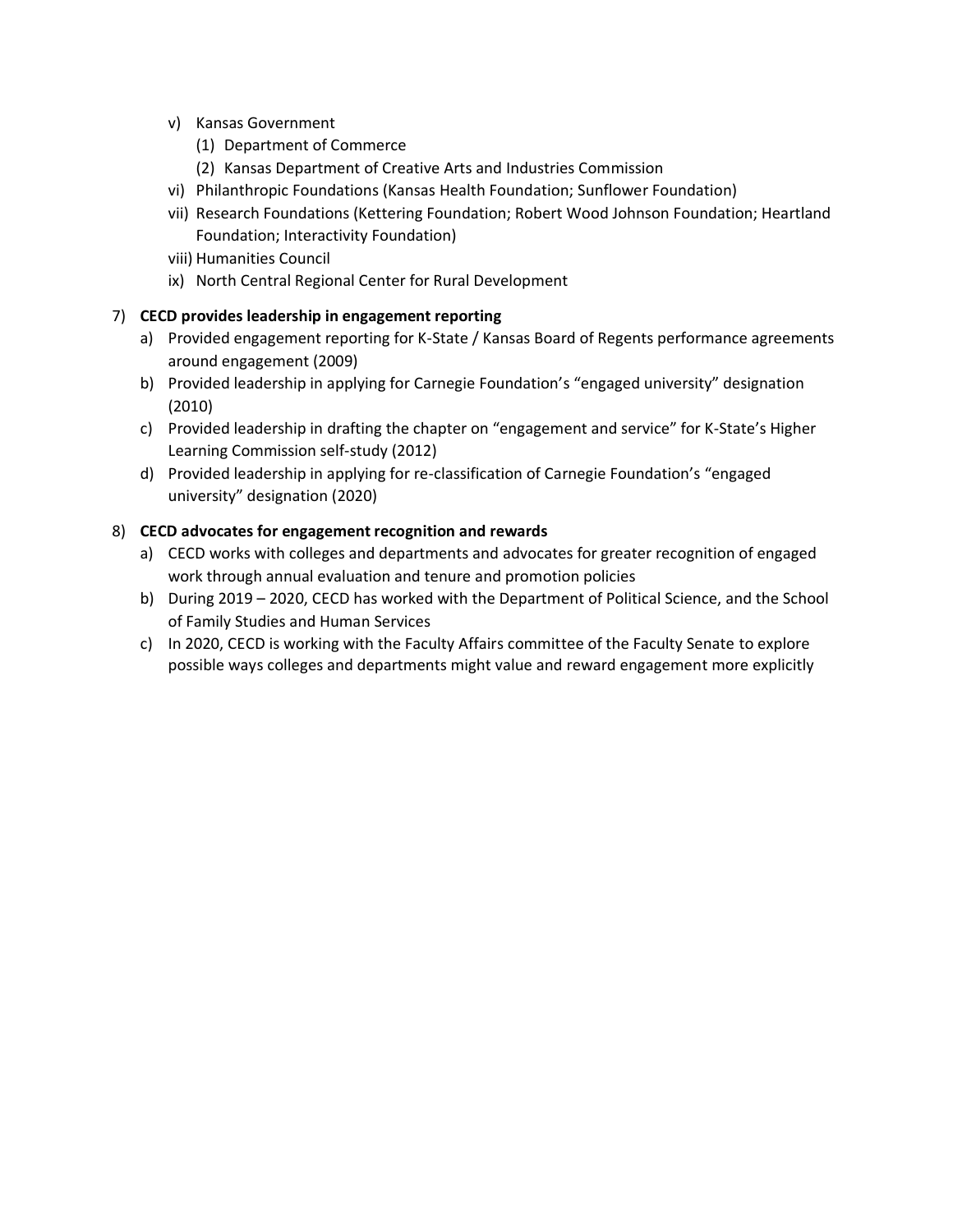## <span id="page-10-0"></span>Appendix B: Characteristics & Key Challenges

These characteristics were surfaced during initial interviews with K-State faculty and staff about engagement

### <span id="page-10-1"></span>Characteristics of Engagement

- Mutually beneficial, reciprocal partnership (not only transactional)
- Participatory practices, working upstream
- Working with "community" (includes communities of interest and communities of place)
- Robust
- Sustainable
- Initiated by any stakeholder, at any level, and by any of the publics we interact with
- Multi-directional

### <span id="page-10-2"></span>Key Challenges of Engagement at K-State

These key challenges were surfaced during initial interviews with K-State faculty and staff about engagement

- 1) **Rewards and incentives for engaged work** the University rewards traditional scholarship, while the community rewards impact. Engaged scholarship has yet to be institutionalized through university incentive structures, despite its high value to constituent communities.
- 2) **Budget and resources** engagement is not core to how most of the University generates revenue and invests resources
- 3) **Professional development** need to grow faculty/staff understanding of engagement
- 4) **Lack of a central information and communication system and/or staff** too decentralized, we lack a connector & clearinghouse
- 5) **Geographic isolation** time is a barrier for faculty/students
- 6) **Communication and dissemination of engaged work** lack robust message that communicates our value, we are not the home for a community engagement journal
- 7) **Perception and lack of a shared, operational definition of engaged work**  the perception is that engagement is not "at the heart of how the University produces knowledge"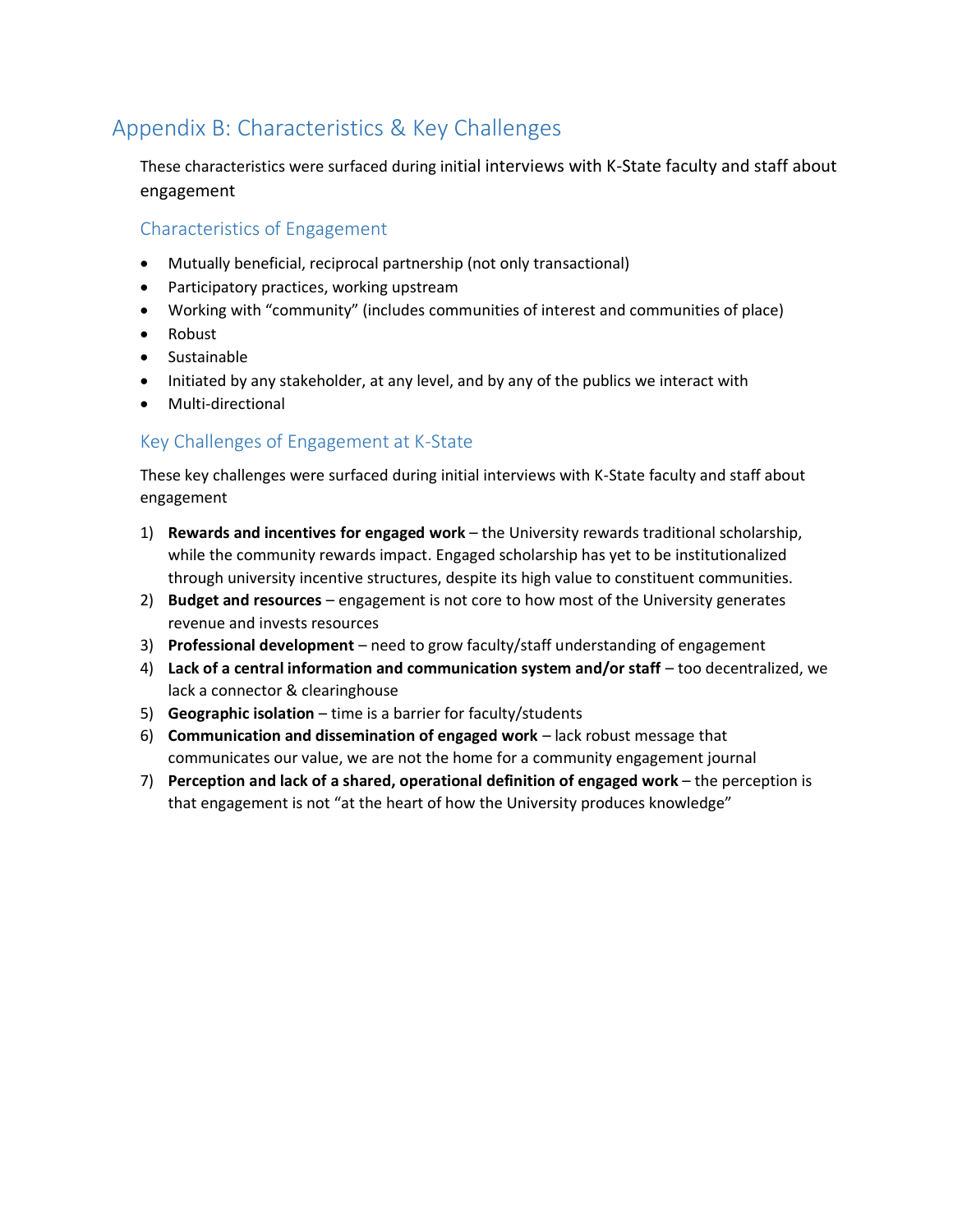# <span id="page-11-0"></span>Appendix C: Existing Examples of K-State Engagement in each Value Area

- 1) **Access and Recruitment** can be both a direct and indirect outcome of engaged activities. Prime examples include:
	- Camps for children and youth hosted by units at K-State. See current camps hosted by K-State here<https://www.k-state.edu/summer/camps/>
	- In addition, many events for children and youth are collaborations of K-State faculty and staff with local school districts, including the USD 383 STEM Camp, Summer Fun Camp, and KAWSE (K-State Advancement of Women in Science and Engineering) Grow and Excite programs.
	- Other camps and programming for youth occur through collaborations with community colleges, non-profit organizations, and school districts across Kansas and into Missouri. An example is K-State Olathe's organization of partnering units at K-State Manhattan to offer session for 'Kids on Campus' summer camp at KCKCC.
	- While the list of engagement activities affecting undergraduate recruitment is long, K-State also offers programming such as 'Science on Tap' with the indirect potential to create positive awareness of K-State graduate programs.
- 2) **Experiential Teaching and Learning** offers students and faculty the chance to learn while creating real-world value in a community context. Examples ongoing at K-State include:
	- Natural Resources and Environmental Science secondary major capstone courses work with community partners on applied ecological projects.
	- All students in the College of Architecture, Planning and Design complete engaged projects during their degrees. These degree programs culminate in a final master's project—most are community based.
	- K-State participates in a variety of public-facing Centers, including the Kansas City Design Center <http://www.kcdesigncenter.org/>
	- Many degree programs include internships and practicums within their curricula.
- 3) **Research, Scholarship, Creative Activity and Discovery (RSCAD)** are essential activities for most faculty at K-State, as well as valuable experiences for K-State students. In traditional RSCAD, faculty generate knowledge which may find later application. *Engaged scholarship* generates knowledge with community partners that has inherent value to those partners. Examples of engaged scholarship include:
	- Working with farmers to develop solutions to help them overcome the challenges they identified to be able to produce safer fruits and vegetables.
	- Research about processes, methods, and approaches to deliberative dialogue in a democratic society.
	- Working with organizations and businesses to measure the impact of leadership development.
	- Addressing urban design, architecture and planning dilemmas in regional cities and towns.
	- Associated activities promote a broad understanding of RCSAD to the general public, such as 'Science on Tap' and other science communication activities.
- 4) **Innovation and Invention** are types of RSCAD by faculty and students that occur with corporate, business, and philanthropic partners. Examples include:
	- Sunderland Foundation Innovation Lab in Hale Library hosts student/community collaborations and creative community challenges.
	- Industrial Design and Interior Architecture students develop products for market (ranging from prosthetics limbs to furnishings) with industry partners.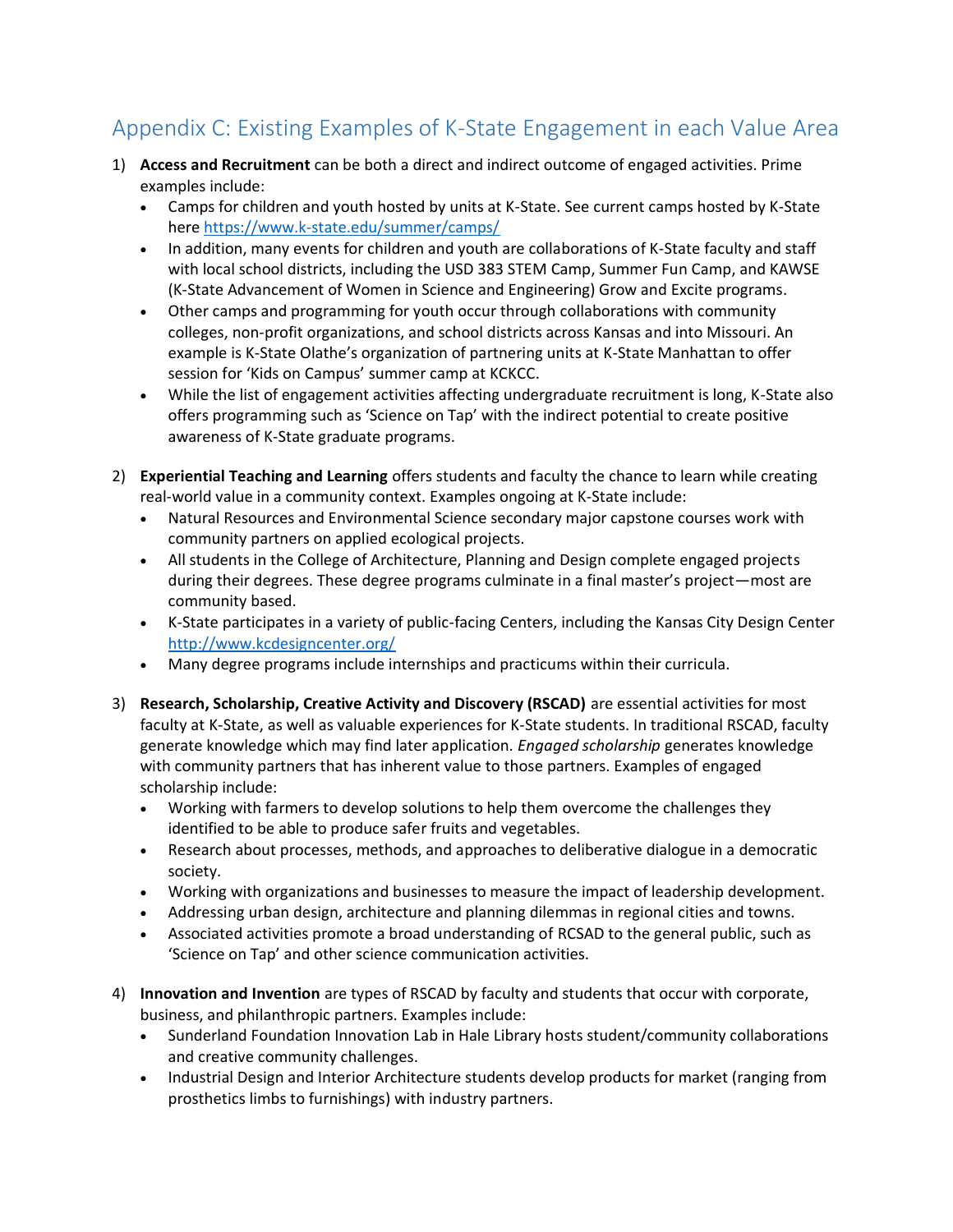- The Center for the Advancement of Entrepreneurship provides a variety of experiential programs to connect student innovators with entrepreneurial firms through-out Kansas.
- 5) **Extension** expands the reach of RSCAD at K-State by bringing our 105 Kansas counties in contact with the knowledge generated by the university through extension professionals.
	- As an example, extension agents work with communities to improve their access to healthy food.
	- To learn more, visit<https://www.ksre.k-state.edu/>
- 6) **Civic Engagement** brings students, faculty and staff expertise to community boards and organizations, advocating for important issues within representative government, and helping communities find their voice to advocate for themselves. Examples include:
	- Convening and facilitation of public discussions and projects on significant community issues (such as affordable housing, race and reconciliation, stormwater, and flooding).
	- Campus voter registration, candidate/issue forums, and county election volunteerism.